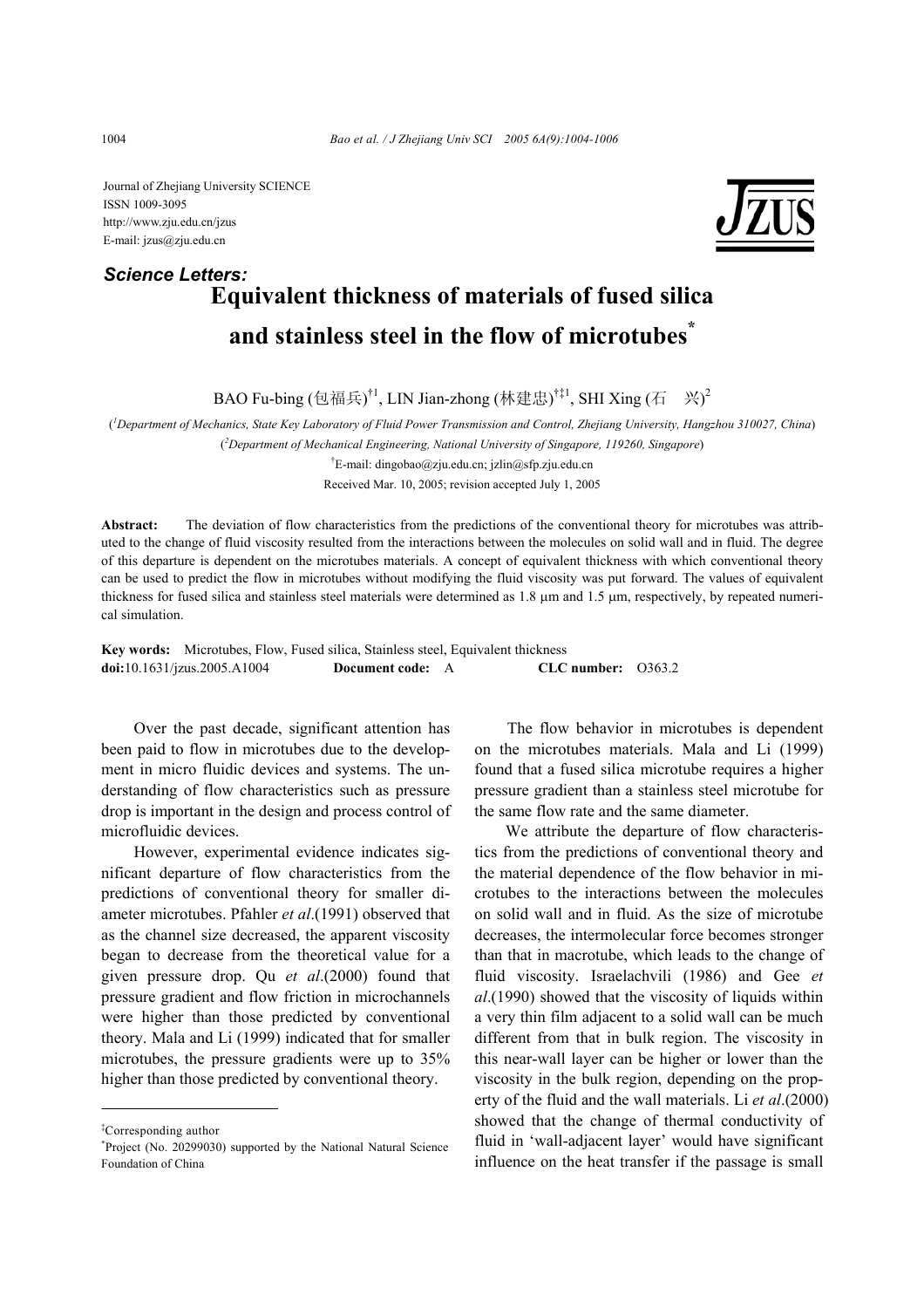enough.

Generally speaking, the intermolecular force acts over a short range, for example, the action range of two molecules is about 0.3~0.5 nm which is approximately 2~3 molecular layers of water. However, there are billions of molecules on solid wall, and the cumulative effects of these intermolecular forces can extend over a rather long range. Therefore, the effect of intermolecular force in microtubes cannot be neglected.

The above analyses shows that intermolecular force should be introduced to modify the viscosity of fluid when the flow in microtubes is predicted using conventional theory. But the difficulty in this approach lies in relating the intermolecular force to the fluid viscosity. Therefore, the aim of this letter is to put forward a concept of equivalent thickness with which conventional theory can be used to predict the flow in microtubes without modifying the fluid viscosity.

Intermolecular force causes the velocity distribution in microtubes to be different from that predicted by conventional theory as shown in Fig.1 in which the solid line represents the parabolic velocity distribution predicted by conventional theory, and the dash dot line represents the velocity distribution in microtubes for the hydrophilic material. It can be seen that the velocity in microtubes near the solid wall is much smaller than that predicted by conventional theory. This means that the effective diameter of microtube is smaller than its real one. Based on this phenomenon we introduce an equivalent thickness  $\delta$  to denote the reduction of tube diameter as shown in Fig.1 where the effective tube diameter *d* is defined as  $d=D-2\delta$  with *D* being the real tube diame-



Fig.1 Sketch map of equivalent thickness the flow direction.

ter. The pressure drop when fluid flows through a microtube with diameter *D*, in which the intermolecular force is taken into consideration, is the same as that through a microtube with diameter *d* without considering the intermolecular force. The mass fluxes in these two situations are the same. Therefore, for predicting the pressure drop in a flow of microtube with diameter *D*, we can predict the pressure drop in a flow of microtube with effective diameter *d* by the conventional theory.

The effective diameter *d* is dependent on the equivalent thickness  $\delta$  which is related to the interaction between the molecules on the solid wall and in the fluid. The stronger the molecular interaction is, the larger is the value of equivalent thickness  $\delta$ . The value of  $\delta$  for hydrophilic material is larger than that for lyophobic material. Microtubes made from the same material have the same  $\delta$  value. The determined  $\delta$  for a definite material can be used to predict the pressure drop in microtubes with same materials and for any diameters, using conventional theory, which makes the prediction of pressure drop in microtubes convenient.

In this paper, the  $\delta$  values of fused silica and stainless steel materials are determined by repeated numerical simulation. For incompressible and steady flow, the conventional continuity and momentum equations are:

$$
\frac{\partial u_j}{\partial x_j} = 0,\tag{1}
$$

$$
u_j \frac{\partial u_i}{\partial x_j} = -\frac{1}{\rho} \frac{\partial p}{\partial x_i} + \frac{1}{\rho} \frac{\partial}{\partial x_j} \left( \mu \frac{\partial u_i}{\partial x_j} \right). \tag{2}
$$

where  $u$  is the velocity,  $p$  is the pressure,  $\mu$  is the viscosity of the fluid. The SIMPLE algorithm is used to solve Eqs.(1) and (2). The grid independence of the results and code verifications were examined before further calculations were carried out. It was found that  $52\times8$  grids as shown in Fig.2 provide very good accuracy, with velocity error of less than 0.01%. It can be noted that more grid lines distributed near the wall, which enable capture of the expected rapid change or much steeper velocity gradient. The present calculation was performed for fully developed flow, with periodic flow field along the flow direction. Hence it is sufficient to use eight nodes along